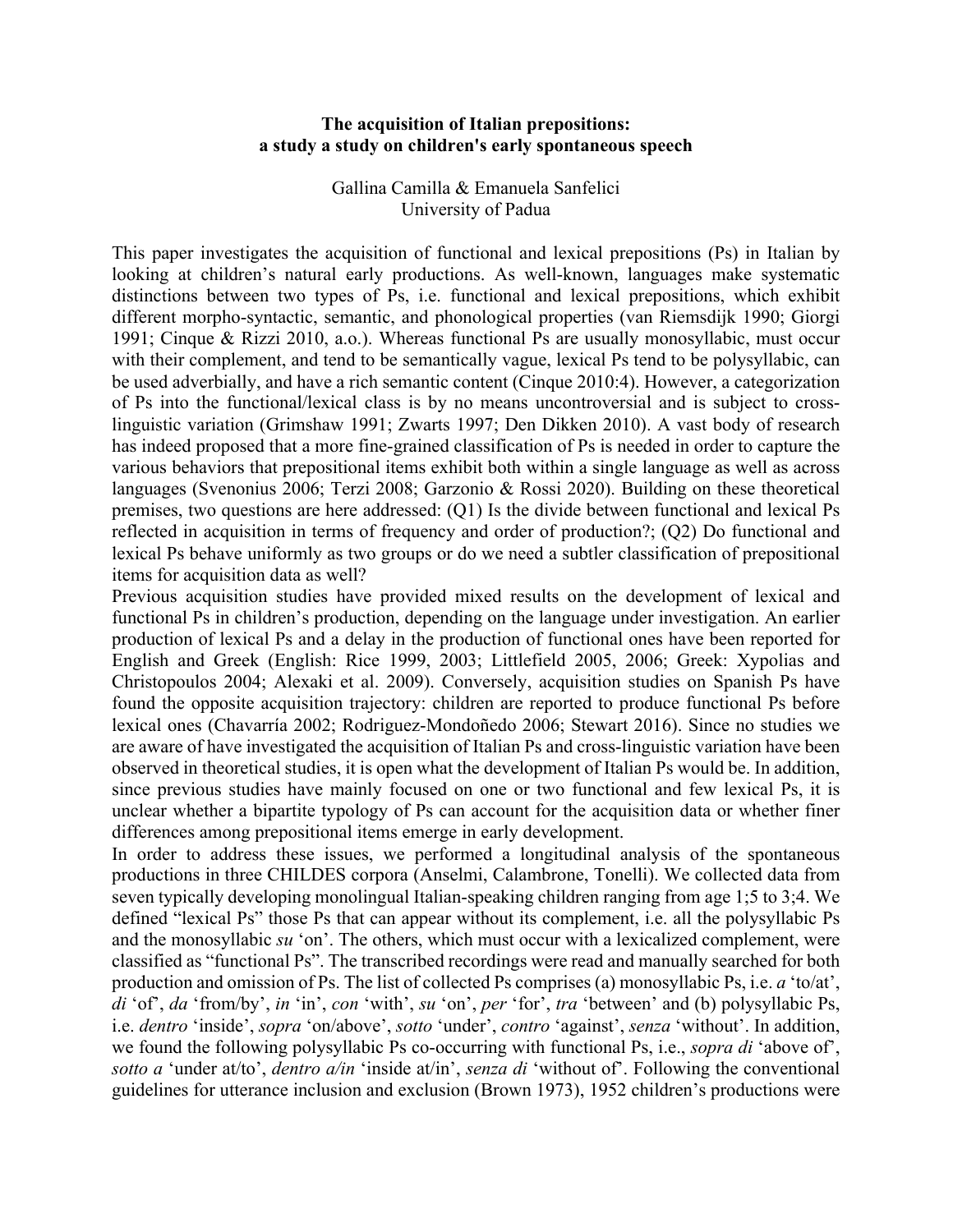collected and analysed. Three major results are reported. **(i)** Frequency. Statistical analyses (linear mixed-effect models followed by Tukey multiple comparison) revealed a significant effect of P type (*p*<.000): functional Ps were produced significantly more frequently than lexical ones at all ages. The model also signalled a significant effect of age in the production of functional Ps, whose frequency increased with age. On the other hand, the rate of lexical Ps remained fairly low and constant across age groups  $(p=16)$ . An individual analysis showed that all children produced functional Ps and the monosyllabic lexical P *su* 'on'. Conversely, a great variation was observed in the number of children producing lexical Ps as well as in the type of polysyllabic lexical Ps that were produced by each child. **(ii)** Order of production. For all children, the production of functional Ps preceded that of lexical Ps. Children produced lexical Ps with a delay ranging from three to eleven months after the appearance of functional Ps. However, a closer examination of the prepositional items revealed that not all functional Ps were produced before the lexical ones: only *a* 'at/to', *con* 'with', *in* 'in', and *di* 'of' appeared before lexical Ps in all children's utterances. As for lexical prepositional items, (a) the monosyllabic lexical P *su* 'on' appeared prior to the other lexical Ps; (b) the production of *senza* 'without' preceded that of *dentro*/*sotto/sopra* 'inside/under/above'; (c) those lexical Ps that allowed for a double structure, e.g., *sopra* (*di*) 'on/above of', were first produced without the functional P. **(iii)** P omission. All children omitted functional Ps with a frequency that decreased with age  $(p<.000)$ . P omission is optional since those omitted Ps were also lexicalized by each child at the same production stage. The omitted Ps corresponded to various functional ones: *a* 'at/to', *con* 'with', *da* 'from', *di* 'of', *in* 'in', *per* in *per terra* 'to the ground'. In addition, in 10 instances the lacking P could plausibly be interpreted as the lexical P *su* 'on': *non ci va più\_\_ l'altalena* 'he does not go anymore ON the swing' (Diana, 011007.cha, line 1035).

Our findings demonstrate that the bipartite typology of Ps is reflected in the Italian acquisition data in terms of both frequency and order of acquisition. Functional Ps are produced earlier and significantly more frequently than lexical ones. In the earlier developmental stage omission and lexicalization of the same Ps co-exist: the optionality of functional Ps and *su* 'on' patterns with that reported in the literature for other functional elements, e.g., articles, auxiliaries (Caselli et al. 1999). In their developmental path, Italian Ps are thus similar to Spanish Ps (Stewart 2016) but differ from English and Greek ones (Littlefield 2005; Alexaki et al. 2009). This result may suggest that the degree and the order in which functional elements appear in the early stages of development depends on the morphological richness of the language (Clark 2017). Alternatively, the different acquisition orders in Romance vs. English/Greek may be taken as evidence that functional and lexical Ps in the two language groups are syntactically different and instantiate diverse (portion of) structures as suggested in some theoretical studies (Garzonio & Rossi 2020, in press). Finally, our results also demonstrate that functional and lexical Ps are not two monolithic classes. Monosyllabic functional Ps come in two flavors in early development: (i) *a/di/in/con* which appeared before lexical Ps and (ii) *da/per/tra* which are produced concomitantly or later than lexical Ps. Similarly, lexical Ps seems to fall into three types: (a) the monosyllabic lexical P *su* 'on', which behaves in-between lexical and functional Ps; (b) the polysyllabic lexical P *senza*, whose production preceded that of the other lexical Ps; (c) the other lexical Ps, which appear later and can be further refined wrt the presence/absence of a following functional P. We can thus conclude that a subtler typology of both functional and lexical Ps along the lines of Rizzi (1988) and Garzonio & Rossi (2020) is reflected in children's early production.

**Selected References**: Cinque Guglielmo & Luigi Rizzi (2010). *Mapping Spatial PPs. The Cartography of Syntactic Structures vol. 6*. OUP. \*Garzonio Jacopo & Silvia Rossi (2020).